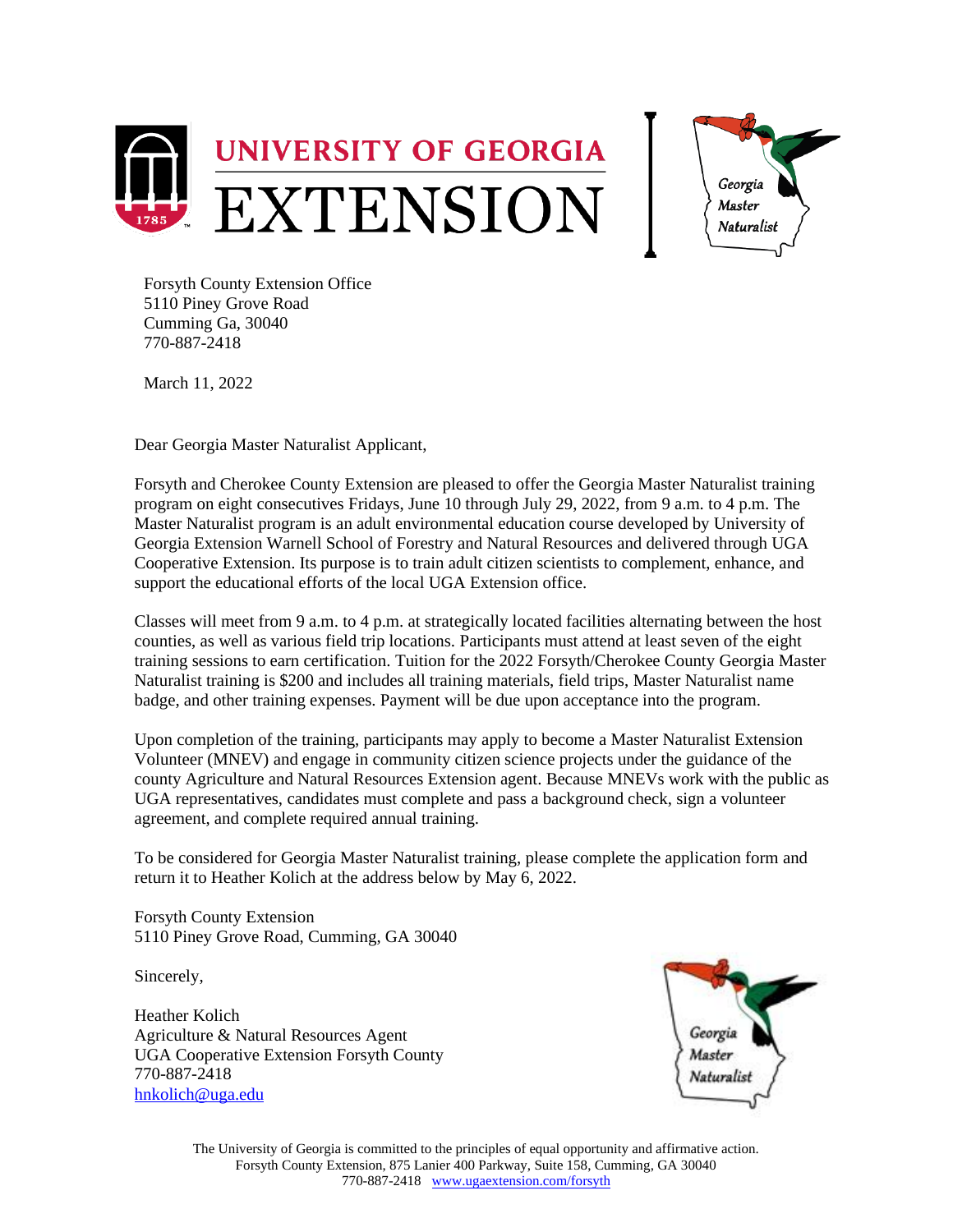Left Blank on purpose please continue to page 3 of the form.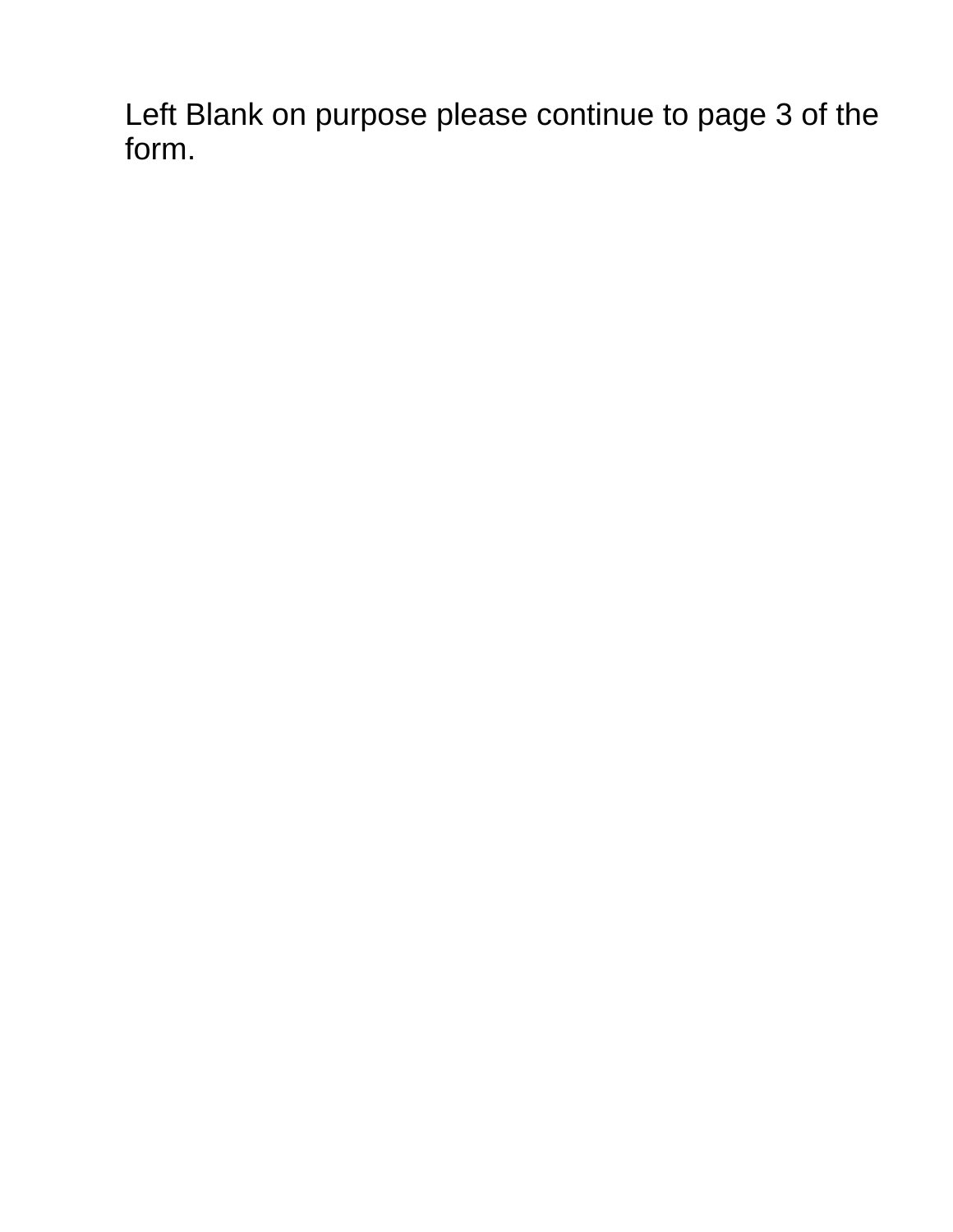## **Application for Georgia Master Naturalist Extension Volunteer Training Classes Forsyth/Cherokee County Extension – Class of 2022 Application deadline: May 6, 2022 Tuition payment of \$200 is due upon acceptance into program**

**Thank you for your interest in the Georgia Master Naturalist Training Program. Forsyth and Cherokee County Extension are pleased to offer this training on Fridays from June 10 through July 29, 2022. Please complete the application form and return it by May 6, 2022 to:** 

**Heather Kolich Forsyth County Extension 5110 Piney Grove Road Cumming, GA 30040**

Your Name:

Name as you wish to have printed on your Georgia Master Naturalist badge (please print clearly):

|                                                         | Zip code _________________________________ |
|---------------------------------------------------------|--------------------------------------------|
|                                                         |                                            |
|                                                         |                                            |
|                                                         |                                            |
|                                                         |                                            |
|                                                         |                                            |
|                                                         |                                            |
| In case of emergency, who would you like us to contact? |                                            |
| Name                                                    | cell phone #                               |
|                                                         |                                            |
| Name                                                    | cell phone #                               |